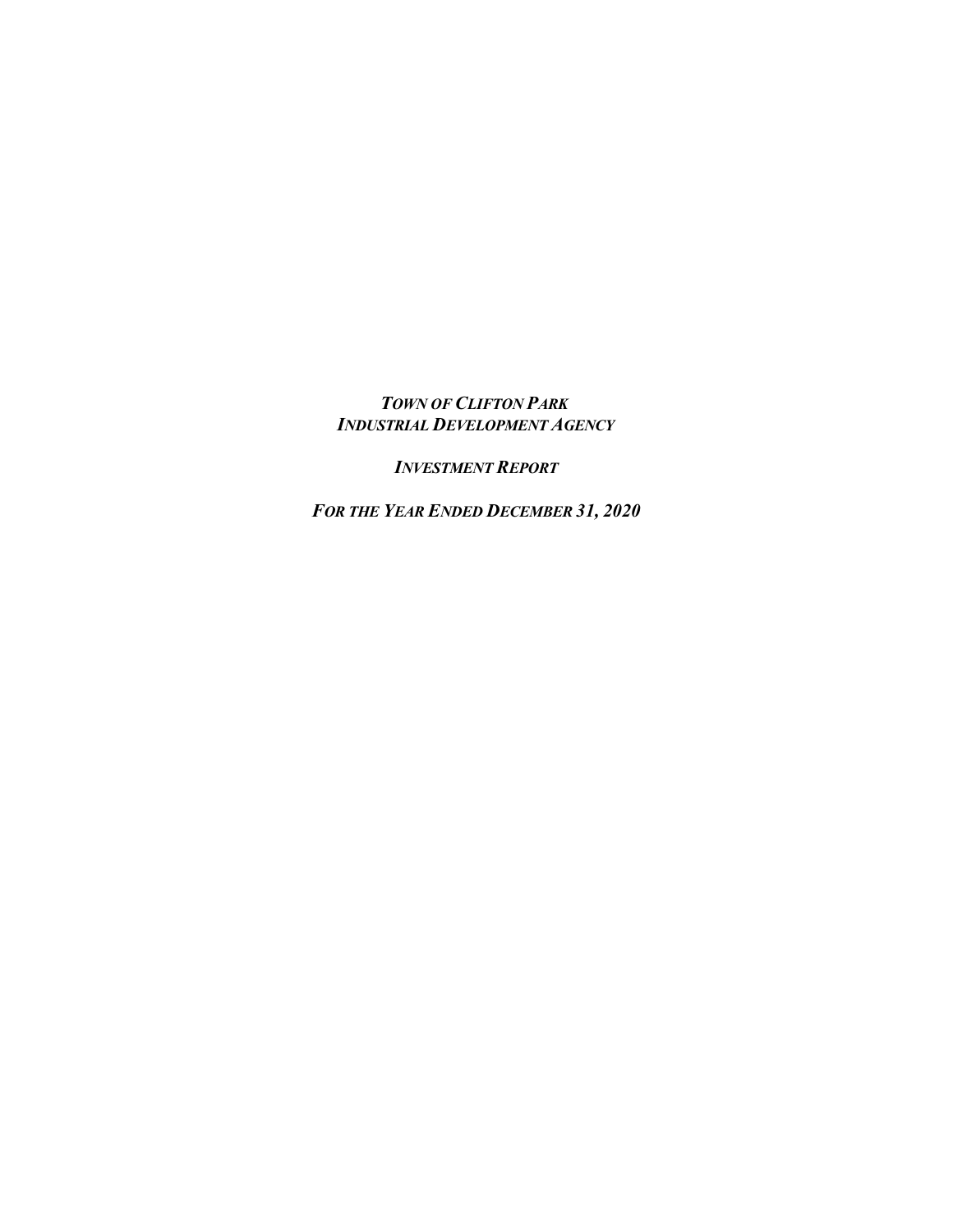# **TOWN OF CLIFTON PARK INDUSTRIAL DEVELOPMENT AGENCY 2020 ANNUAL INVESTMENT REPORT**

#### **Purpose of Report:**

Under Section 2925(6) of the Public Authorities Law, the Town of Clifton Park Industrial Development Agency ("CPIDA") is required to prepare and approve an annual Investment Report. The Investment Report is to include: the investment guidelines (see below), the results of the annual independent investment audit (see below), a list of the total investment income received by the corporation and a list of the fees, commissions or other charges paid to each investment banker, broker, agent, dealer and advisor rendering investment associates services to the Agency since the last Investment Report.

The attached schedule details the Agency's investment income for the year ended December 31, 2020.

#### **Investment Guidelines:**

In accordance with Section 2925 of the Public Authorities Law, the CPIDA is required to adopt Investment Guidelines which detail its operative policy and instructions to staff regarding the investing, monitoring and reporting, and funds of the Agency. In addition, the CPIDA is subject to the deposit and investment restrictions contained in Sections 10 and 11 of the General Municipal Law.

The Board of Directors of CPIDA approved the investment policy on May 6, 2019.

#### **Investment Audit:**

The auditors for CPIDA have audited the corporation's compliance with the Investment Guidelines for Public Authorities. In their report dated March 24, 2021, Cusack & Company CPAs LLC indicated that nothing came to their attention that caused them to believe that the Agency failed to comply with the Agency's own investment policies as well as laws, regulations, and the State Comptroller's Investment Guidelines.